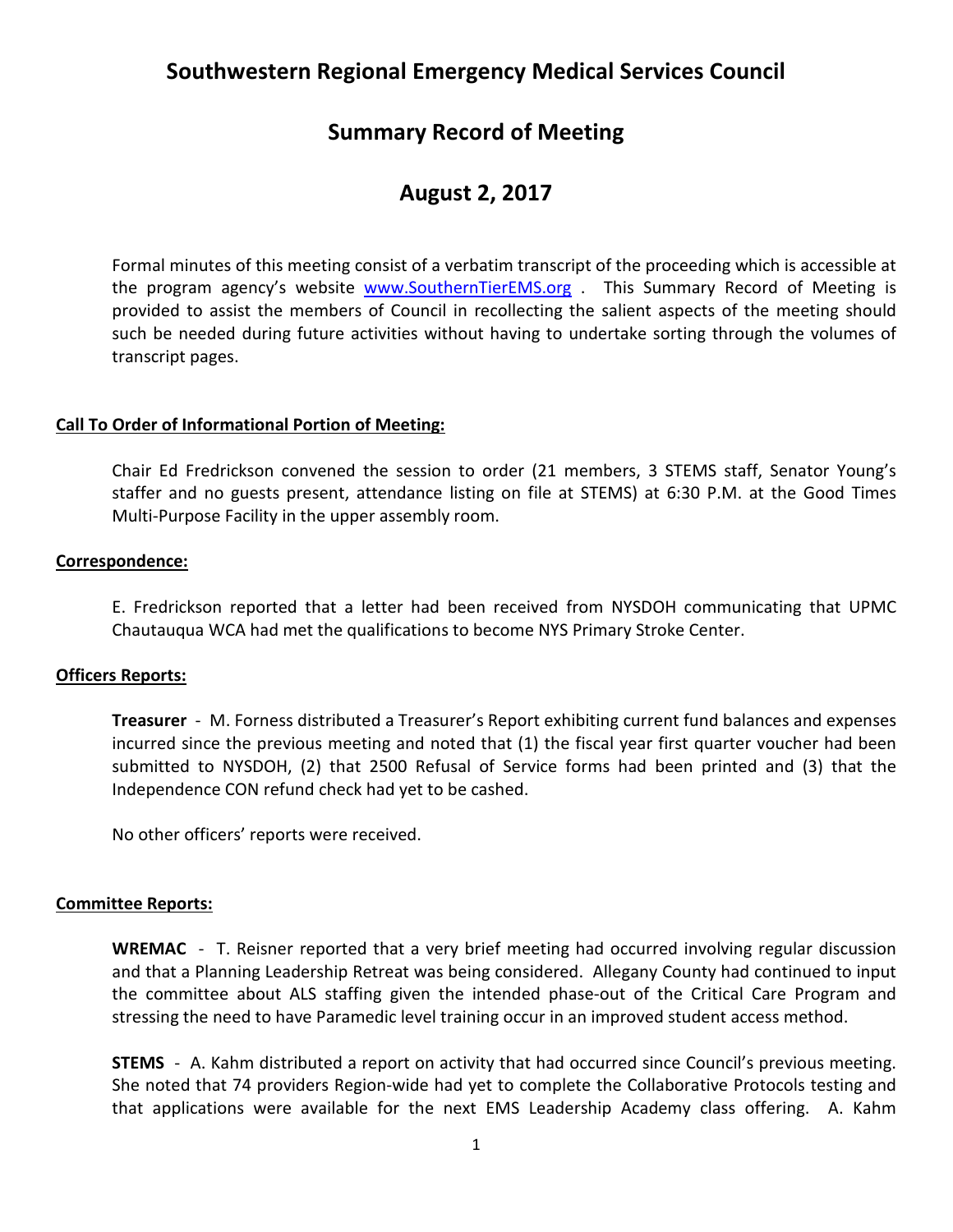reported that this would be her last Council Meeting since she was leaving STEMS to attend nursing school. She introduced Alicia Broadbent who is assuming her position at STEMS and who has been associated with STHC and thus is very familiar with STEMS.

**Education** – M. Forness reported that 2018 Annual Spring Conference speaker opportunities were being researched. T. Reisner reported that an AEMT Class offering was being planned in Cattaraugus County.

**EMS Service** – R. Hasson reported that no CON applications had been received to date. He noted that after review the state CON process is remaining the same as it has been.

**NYSDOH** – E. Mager reported that the Department is taking a hard approach on Narcotics Renewal Expirations. Agencies must drop their rating if they do not keep their narcotics license current. In order to renew agencies must file an application at least two (2) months in advance of the agency's license expiration date. Further, it has been agreed that agencies do not need multiple licenses if they utilize multiple locations.

## **County Reports:**

**Allegany County** - M. Barney reported that EMT and AEMT classes had started with a CC class to be offered in the Fall. S. Lanphier added that a proposal had been submitted to the WREMAC that paramedic education be provided in the same setting as the CC class has been provided. This would enable the course to be local in nature and would keep costs down.

**Cattaraugus County** - B. Kuhn reported that the two way radio conversion project remained in progress.

**Chautauqua County** - S. Cobb reported that Office of Emergency Services Director Julius Leone will be retiring effective October 27. K. Peebles reported (1) that the County Fly Car Program was scheduled to commence at 6 AM on Monday, August 7, (2) that two county sponsored EMT classes were starting, and (3) that the Fall JCC basic class had 7 registrants to date and the basic refresher had 6 registrants to date placing both classes on the edge of whether or not they can proceed.

### **Call To Order of Formal Portion of Meeting:**

Chairman Ed Fredrickson called the official formal meeting to order at 6:50 P.M.

### **Previous Meeting Minutes:**

W. Johnston moved **that the minutes of the June 7, 2017, meeting be approved as presented**, second by L. Logan. **All aye**.